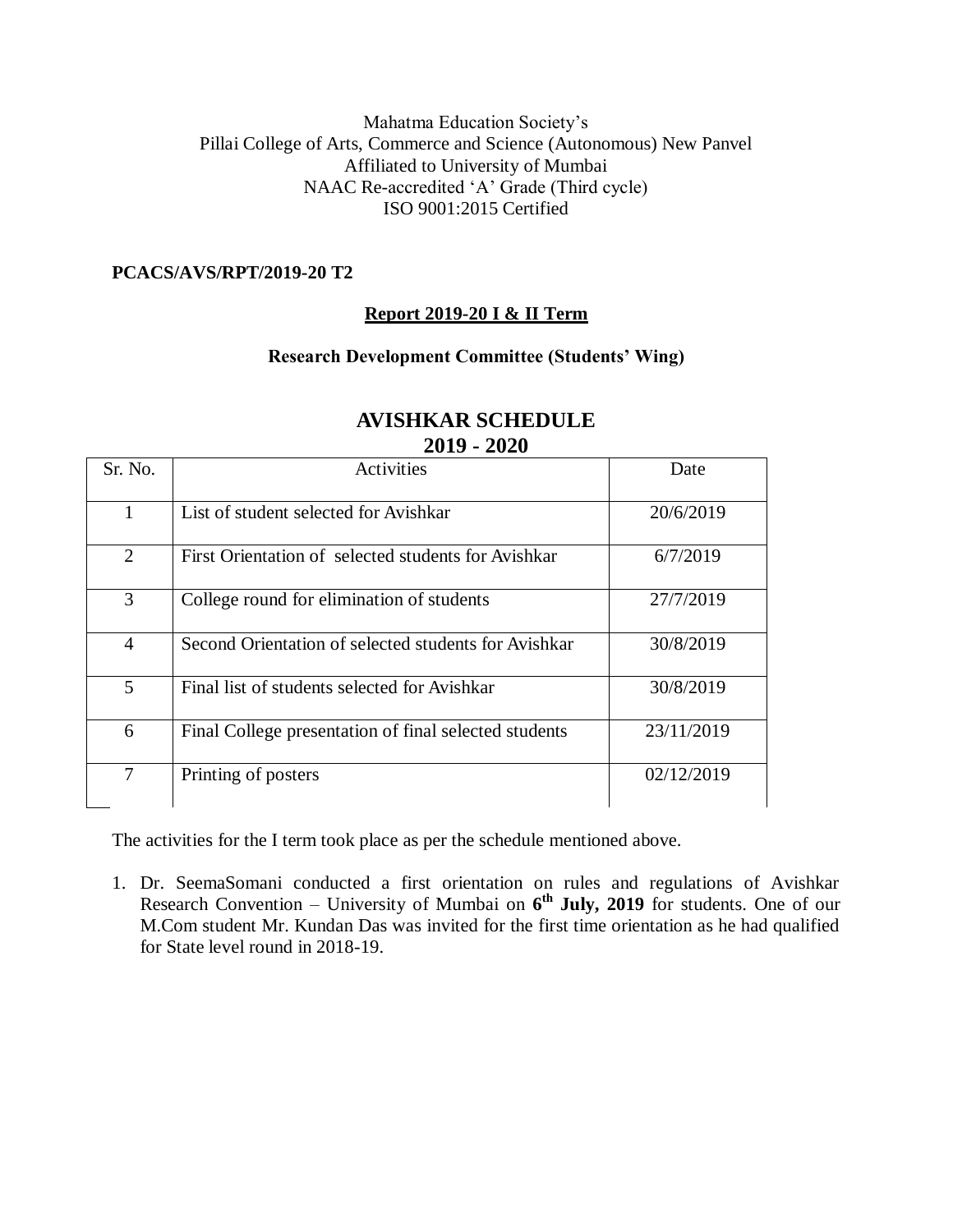



- 2. Dr. Farhat Shaikh and Mr. Omkar Sherkhane attended a workshop on 22/07/2019 held at Doshi Vakil Arts, Science & Commerce College, Goregoan, Raigad for gaining an insight into rules, regulations for Avishkar 2019-20 organised by Department of Students Development, University of Mumbai.
- 3. College round for elimination of students of students in Category 1 & 2 took place on 27/07/2019. Judges were invited from other College. Elimination round for Category 5 took place on  $03/08/2019$  while for Category 3, 4, & 6 took place  $20<sup>th</sup>$  August, 2019.
- 4. Second Orientation of selected students for Avishkar was held on 30/08/2019. There was presentation of posters. Guidelines were given for preparation of Poster &PPT.



- 5. Final list of the shortlisted participants is ready.
- 6. Total Entries- UG: 14 PG: 7 PPG: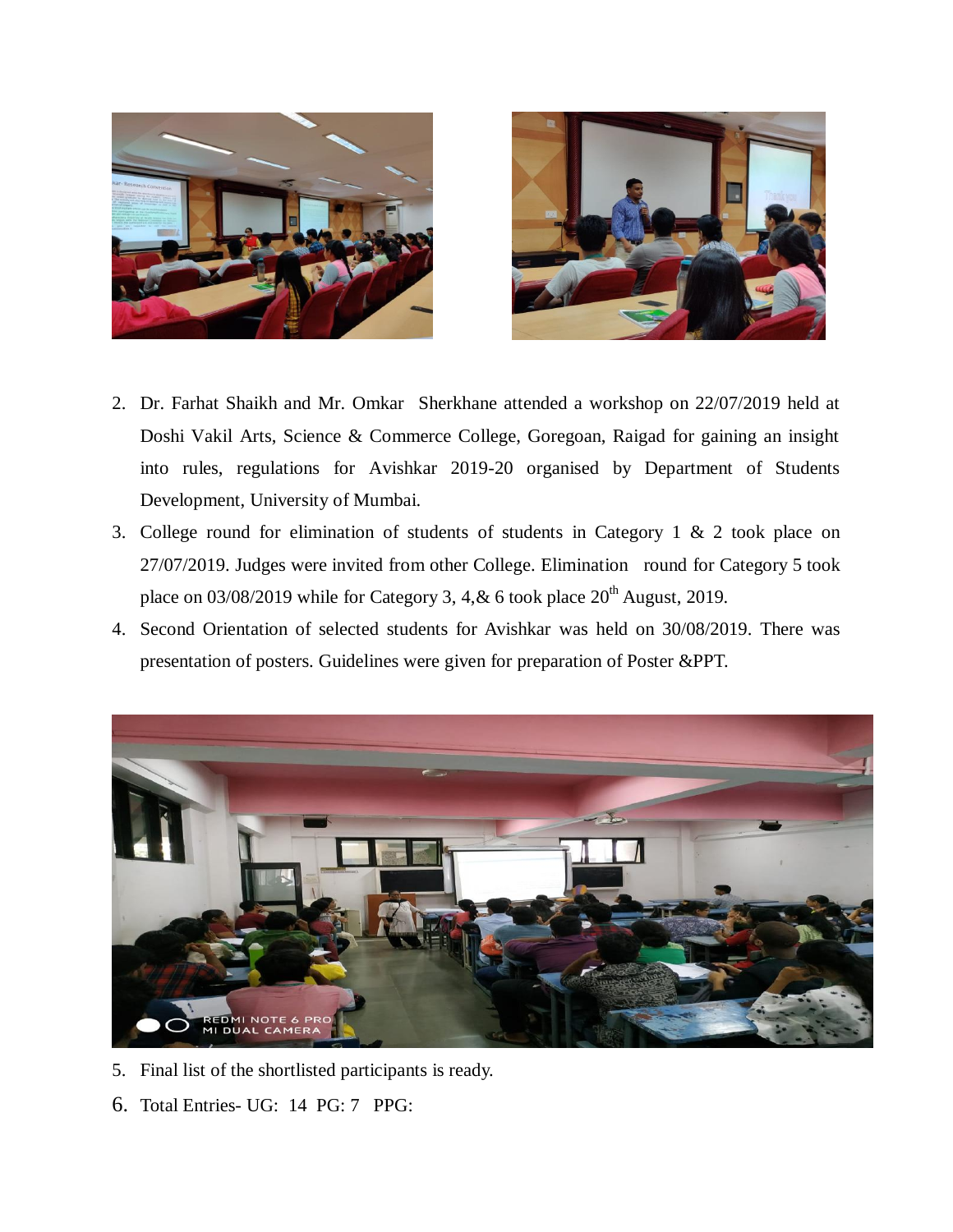# **Participation list**

### **AVISHKAR 2019 – 2020**

# **List of Number of Students Participating in Avishkar**

|         |              | Number of Students  |                    |               |             |
|---------|--------------|---------------------|--------------------|---------------|-------------|
| Sr. No. | Stream       | Under Graduate (UG) | Post Graduate (PG) | Post PG (PPG) | Teacher(TH) |
|         | Bio-Tech     | 20                  |                    |               |             |
|         | <b>BMS</b>   |                     |                    |               |             |
|         | <b>BFM</b>   |                     |                    |               |             |
|         | Bcom/Mcom    |                     |                    |               |             |
|         | <b>BMM</b>   |                     |                    |               |             |
|         | IT/CS        |                     |                    |               |             |
|         | <b>BAF</b>   |                     |                    |               |             |
|         | <b>TOTAL</b> | 34                  |                    |               | $2 = 54$    |

# **List of Number of Entries Participating in Avishkar**

|              | Number of Groups    |                    |               |                  |
|--------------|---------------------|--------------------|---------------|------------------|
| Category     | Under Graduate (UG) | Post Graduate (PG) | Post PG (PPG) | Teacher(TH)      |
|              |                     |                    |               |                  |
|              |                     |                    |               |                  |
|              |                     |                    |               |                  |
|              |                     |                    |               |                  |
|              |                     |                    |               |                  |
|              |                     |                    |               |                  |
| <b>TOTAL</b> |                     |                    |               | $2 = 25$ Entries |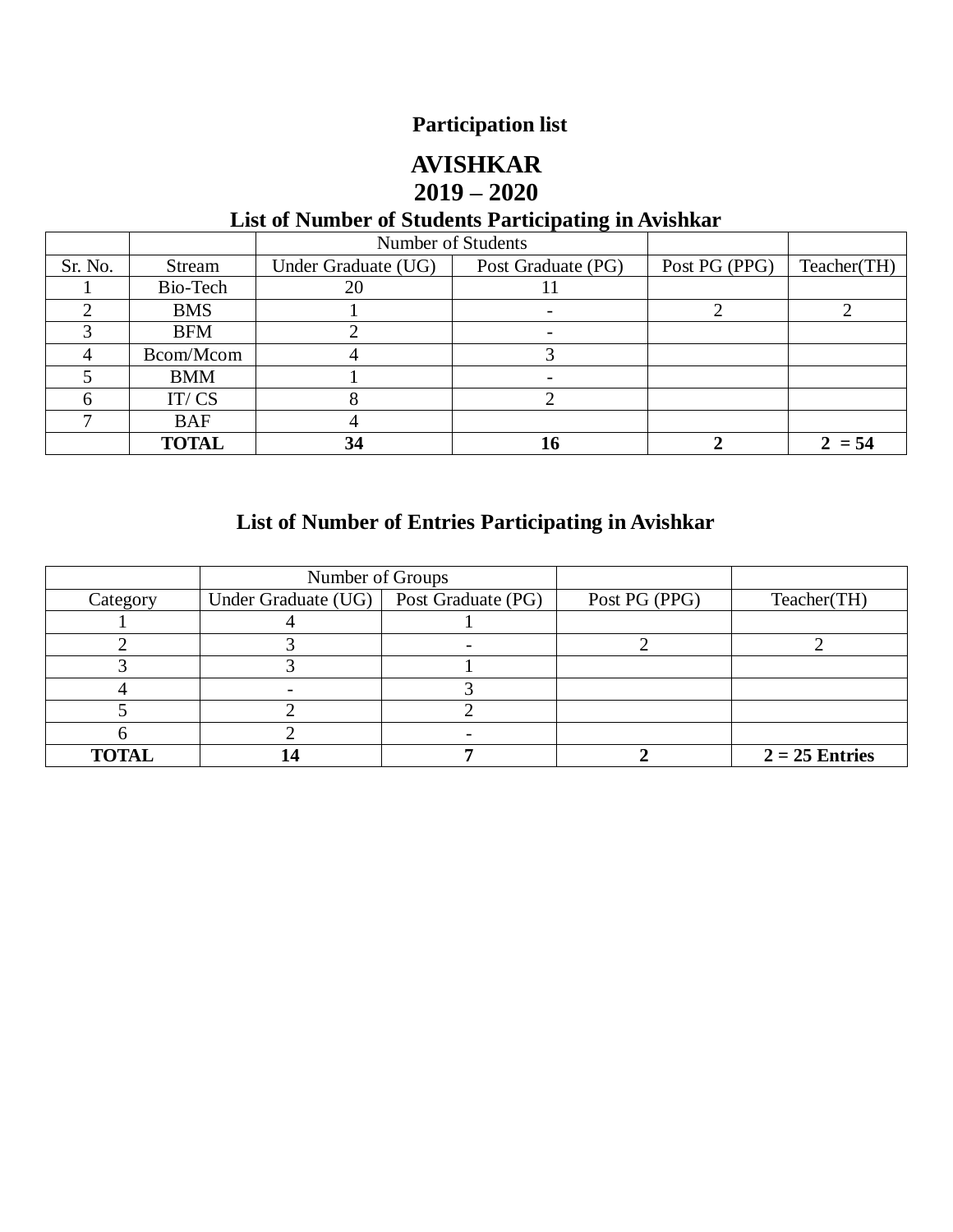### **Entries qualified for University Round 2019-20**

| Sr. No.      | <b>Name of the Students</b> | <b>Class</b>                    | <b>Name of the Guide</b> |  |
|--------------|-----------------------------|---------------------------------|--------------------------|--|
| $\mathbf{1}$ | Kumarankandath Vrinda       | <b>TYBAF</b>                    | Ms. Sunita Saini         |  |
| 2.           | Sanket Khasale              |                                 | Mr. Omkar Sherkhane      |  |
| 3.           | Deshmukh Arshi              | <b>MCOM Part I</b>              |                          |  |
| 4.           | Chilap Sayali               | <b>MCOM Part I</b>              | Dr. Abida Khan           |  |
| 5.           | Negi Sanjay                 | <b>MCOM Part I</b>              |                          |  |
| 6.           | Prachi Posam                | M. Sc. Part II<br>Biotechnology |                          |  |
| 7.           | Vaidehi Joishy              | M. Sc. Part II<br>Biotechnology |                          |  |
| 8.           | Hrutuja Amabavane           | M. Sc. Part II<br>Biotechnology | Ms. Bindu Rajaguru       |  |
| 9.           | Pooja Kharose               | M. Sc. Part II<br>Biotechnology |                          |  |
| 10.          | Jyoti Dubey                 | T. Y. B. Sc<br>Biotechnology    |                          |  |
| 11.          | Amruta Kumbhar              | T. Y. B. Sc<br>Biotechnology    |                          |  |
| 12.          | <b>Bhayashree Hiremath</b>  | T. Y. B. Sc<br>Biotechnology    | Ms. Jyoti Kadam          |  |

# **Avishkar Research Convention 2019-20, University of Mumbai**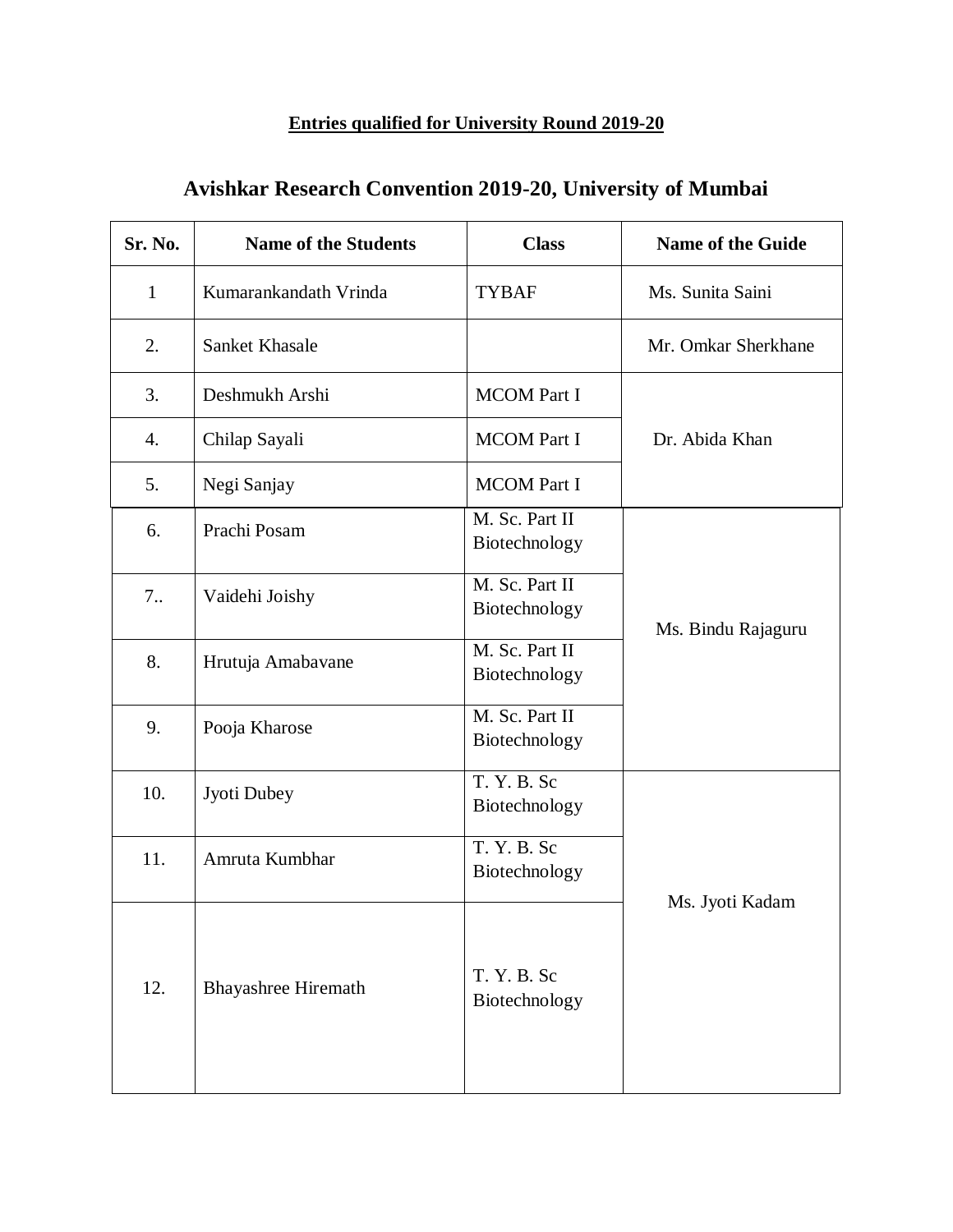| Sr. No. | <b>Name of the Students</b> | <b>Class</b>                           | <b>Name of the Guide</b> |  |
|---------|-----------------------------|----------------------------------------|--------------------------|--|
| 13.     | Tanmay Joshi                | M. Sc. Part II<br>Biotechnology        |                          |  |
| 14.     | Rakshita Shetty             | M. Sc. Part II<br>Biotechnology        | Ms. Jyoti Kadam          |  |
| 15.     | Tanushri Rakshaskar         | M. Sc. Part II<br>Biotechnology        |                          |  |
| 16.     | <b>Yash More</b>            | M. Sc. Part II<br>Biotechnology        |                          |  |
| 17.     | Pristo Paul                 | T. Y. B. Sc<br>Biotechnology           |                          |  |
| 18.     | Praveen Nair                | S. Y. B. Sc<br>Biotechnology           | Dr. C. K. Prashant       |  |
| 19.     | Abhilash Nair               | T. Y. B.<br>Biotechnology              |                          |  |
| 20.     | Mrudula Mangesh Madhav      | T. Y. B. Sc<br>Biotechnology           |                          |  |
| 21.     | <b>Alwin Menezes</b>        | TH Category<br>(Ph.D. Student)         | Dr. Monali Ray           |  |
| 22.     | Kundav Girish               | <b>PPG</b> Category<br>(Ph.D. Student) | Dr. Seema Somani         |  |
| 23.     | <b>Bane Shravan</b>         | <b>PPG</b> Category<br>(Ph.D. Student) | Dr. Seema Somani         |  |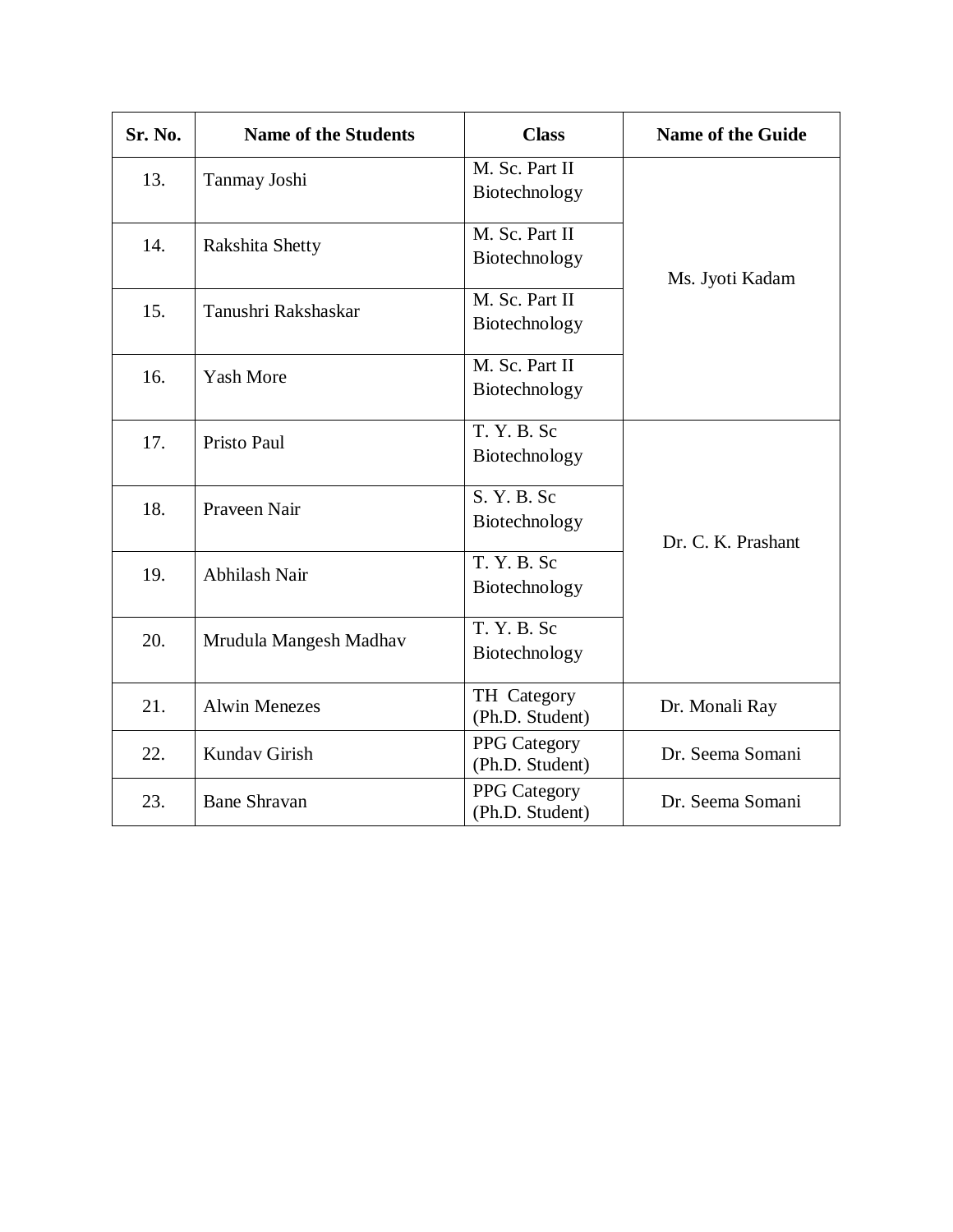# **Entries qualified for 14th Maharashtra State Inter- University Avishkar Research Convention 2019-20**

| Sr. No. | <b>Name of the Students</b> | Class                           | Name of the Guide |
|---------|-----------------------------|---------------------------------|-------------------|
|         | <b>Bane Shravan</b>         | PPG Category<br>(Ph.D. Student) | Dr. Seema Somani  |

All the students who qualified at University round of Avishkar Research Convention were felicitated with trophy and certificate in order to recognize their valuable contribution at our Annual Prize distribution.